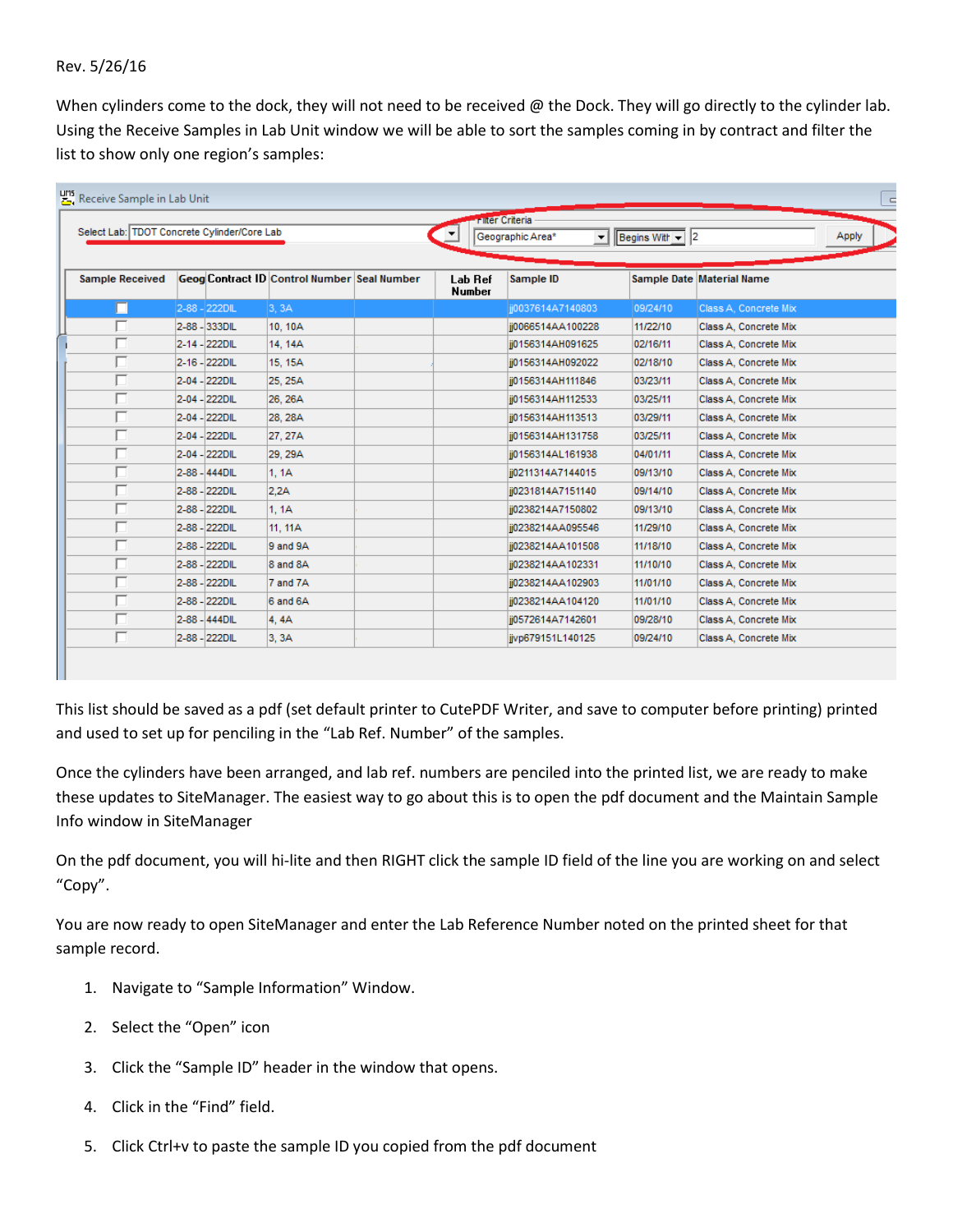6. Click "OK" button and sample will open.

| Maintain Sample Information<br>Basic Sample Data<br>Addtl Sample Data<br>Smpl ID: (i0156314AG135645)<br>Regst By:                                                                                                                                                       | <b>PM</b> Select Sample<br><b>Selection</b><br>Sample                                                                                                                                                                 |                                                                                                                            |
|-------------------------------------------------------------------------------------------------------------------------------------------------------------------------------------------------------------------------------------------------------------------------|-----------------------------------------------------------------------------------------------------------------------------------------------------------------------------------------------------------------------|----------------------------------------------------------------------------------------------------------------------------|
| <b>Smpl Size:</b><br><b>Dist from Grade:</b><br>Station: 89+86.52                                                                                                                                                                                                       | ii0156314AG135827<br>Find:<br>Sample<br>Sample ID<br><b>Material Code</b>                                                                                                                                             | $5 - \text{Ctrl+}v$<br>Mate                                                                                                |
| <b>Smpld From:</b><br><b>Smpl Origin:</b><br>Control Type:<br>Design Type: PCC<br>Plant ID:                                                                                                                                                                             | ii0156314AG135827<br>604.01.001A<br>ij0156314AG150035<br>604.01.001A<br>jj0156314AG150322<br>604.01.001A<br> ii0156314AG150624<br>604.01.001A<br>ii0156314AG150730<br>604.01.001A<br>  0156314AG151523<br>604.01.001A | Class A, Concrete<br>Class A. Concrete<br>Class A. Concrete<br>Class A. Concrete<br>Class A. Concrete<br>Class A. Concrete |
| Creator User ID: 001563<br>eady<br><u>the first contract the Marian Book of the Marian Book of the State of the State of the State of the State of the State of the State of the State of the State of the State of the State of the State of the State of the Stat</u> | ∢                                                                                                                                                                                                                     | Ш<br>6 <sup>K</sup><br>Canc                                                                                                |

Once the sample is opened all that is left is to add the Lab Reference number from the same line of the printed pdf document on the "Basic Sample Data" tab.

|                              |                                 | Addtl Sample Data    | Contract              |                      | Other                        | Tests                                   |  |  |  |  |
|------------------------------|---------------------------------|----------------------|-----------------------|----------------------|------------------------------|-----------------------------------------|--|--|--|--|
|                              | Smpl ID: (0156314AG135827)      |                      | Status: Logged        |                      |                              |                                         |  |  |  |  |
| <b>Revised By:</b>           |                                 |                      | Revising:             |                      |                              | Sample Date: 12/11/10                   |  |  |  |  |
| Link To:                     |                                 |                      | Link From:            |                      |                              | Log Date: 10/16/14                      |  |  |  |  |
| <b>Smpl Type: Acceptance</b> |                                 |                      | Acpt Meth: Acceptance |                      |                              |                                         |  |  |  |  |
| Material: 604.01.001A        |                                 |                      | Class A, Concrete Mix |                      |                              |                                         |  |  |  |  |
| Sampler:                     |                                 |                      |                       |                      |                              |                                         |  |  |  |  |
|                              | P/S: MI - Cookeville Ready Mix  |                      |                       |                      |                              | 27100007                                |  |  |  |  |
|                              | Type: Producer/Supplier         |                      |                       | City: Nashville      |                              |                                         |  |  |  |  |
| Prod Nm:                     |                                 |                      |                       |                      |                              |                                         |  |  |  |  |
| Mnfctr:                      |                                 |                      |                       |                      |                              |                                         |  |  |  |  |
| Town:                        |                                 |                      |                       |                      | Geog Area: Region 1 - Loudon |                                         |  |  |  |  |
|                              | Intd Use: Br. bent cap 89+86.52 |                      |                       |                      |                              |                                         |  |  |  |  |
| Repr Qty:                    |                                 | 41.000 Cubic Yard    |                       | $\blacktriangledown$ |                              | Lab Control Number: CNij0156314AG135645 |  |  |  |  |
| Auth By:                     |                                 |                      | Auth Date: 00/00/00   |                      |                              | Lab Reference Number:                   |  |  |  |  |
| Lock Type:                   |                                 | $\blacktriangledown$ | Locked By: [01563]    |                      |                              | Lock Date: 10/16/2014 13:58:38          |  |  |  |  |

Then you will go back to pdf's and repeat the process for the rest of the samples that came in. You can have both windows open at the same time to make going back and forth easier (See Below)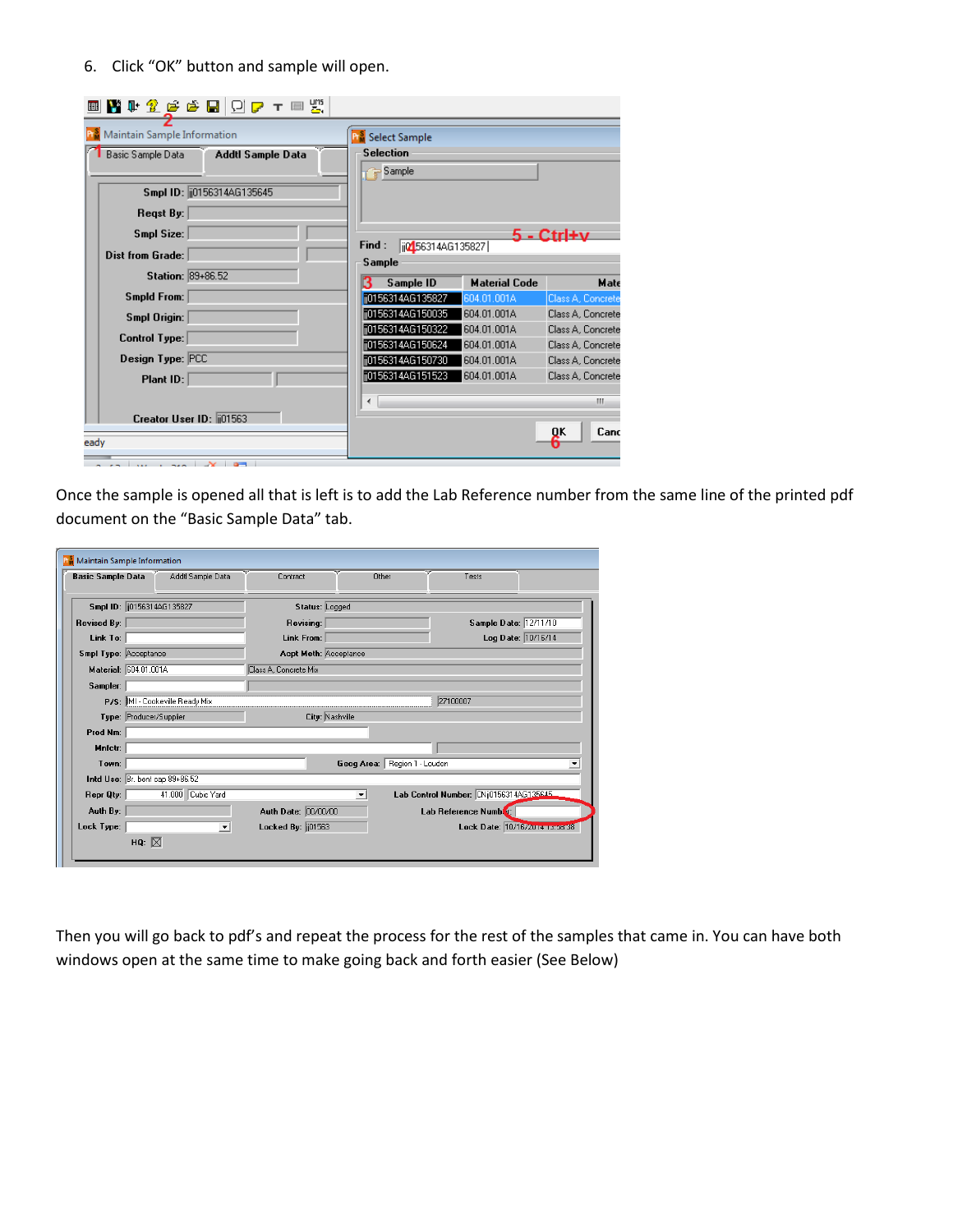| Open                   | 偵                                              | 它<br>$\Leftrightarrow$<br>$\mathbb{Z}$<br>$\bigcirc$ | $\bowtie$                                              | $\circ$<br>$^{\circledR}$<br>$\vert 1 \vert$<br>/2 | $\bigoplus$<br>$\left($ $\right)$<br>119%<br>$\overline{\mathbf v}$ | ⊕<br>$\bigoplus$<br>同                                          | P.<br>$\frac{1}{2}$  | <b>Tools</b>          | Fill & Sign<br>Comment          |  |
|------------------------|------------------------------------------------|------------------------------------------------------|--------------------------------------------------------|----------------------------------------------------|---------------------------------------------------------------------|----------------------------------------------------------------|----------------------|-----------------------|---------------------------------|--|
|                        |                                                |                                                      |                                                        |                                                    |                                                                     |                                                                |                      |                       |                                 |  |
|                        |                                                | mple ReceivSample ID                                 | <b>Number</b>                                          | Lab Ref Seal Number                                | <b>Control Number</b>                                               | <b>Requested By</b>                                            | <b>Sample Date</b>   | <b>Material Name</b>  | <b>Cont</b> stinatio<br>Receive |  |
|                        |                                                | ii01563164S104836                                    |                                                        |                                                    | 28 A,B                                                              | 106578                                                         | 04/08/16             | Class A, Concrete Mix |                                 |  |
|                        |                                                | i01563164S105237                                     | Copy                                                   | $Ctrl + C$                                         | A,B                                                                 | 106578                                                         | 04/13/16             | Class A, Concrete Mix |                                 |  |
|                        |                                                | ii01563164S105352                                    | <b>Highlight Text</b>                                  |                                                    | A,B                                                                 | 106578                                                         | 04/14/16             | Class A. Concrete Mix |                                 |  |
|                        |                                                | ii01563164S105501                                    | Strikethrough Text                                     |                                                    | A, B                                                                | 106578                                                         | 04/15/16             | Class A, Concrete Mix |                                 |  |
|                        |                                                | ii01563164S104301                                    |                                                        | Add Note to Replace Text                           | A,B                                                                 | 106578                                                         | 04/11/16             | Class A. Concrete Mix |                                 |  |
|                        |                                                | ii01563164S104714                                    | Add Note to Text                                       |                                                    | A, B                                                                | 106578                                                         | 04/07/16             | Class A, Concrete Mix |                                 |  |
|                        |                                                | ii01563164S105109                                    |                                                        |                                                    | 35 A.B                                                              | 106578                                                         | 04/22/16             | Class A. Concrete Mix |                                 |  |
|                        |                                                | Addtl Sample Data                                    | Contract                                               |                                                    | Other<br>Tests                                                      |                                                                |                      |                       |                                 |  |
|                        | Smpl ID: 01563165P152936                       |                                                      |                                                        | Status: Logged                                     |                                                                     |                                                                |                      |                       |                                 |  |
| Revised By:            |                                                |                                                      | Revising:                                              |                                                    |                                                                     | Sample Date: 05/19/16                                          |                      |                       |                                 |  |
| Link To:               |                                                |                                                      | Link From:                                             |                                                    |                                                                     | Log Date: 05/25/16                                             |                      |                       |                                 |  |
|                        | Smpl Type: Acceptance                          |                                                      |                                                        | <b>Acpt Meth: Acceptance</b>                       |                                                                     |                                                                |                      |                       |                                 |  |
|                        | <b>Material: 604.01.001A</b>                   |                                                      | Class A. Concrete Mix                                  |                                                    |                                                                     |                                                                |                      |                       |                                 |  |
| Sampler:               |                                                |                                                      |                                                        |                                                    |                                                                     |                                                                |                      |                       |                                 |  |
|                        | P/S: MI - Mt Juliet<br>Type: Producer/Supplier |                                                      |                                                        | City: Nashville                                    | 39500005                                                            |                                                                |                      |                       |                                 |  |
|                        |                                                |                                                      |                                                        |                                                    |                                                                     |                                                                |                      |                       |                                 |  |
| Prod Nm:<br>Mnfctr:    |                                                |                                                      |                                                        |                                                    |                                                                     |                                                                |                      |                       |                                 |  |
| Town:                  |                                                |                                                      |                                                        |                                                    | Geog Area: Region 3 - Williamson                                    |                                                                | $\blacktriangledown$ |                       |                                 |  |
| Intd Use:              |                                                |                                                      |                                                        |                                                    |                                                                     |                                                                |                      |                       |                                 |  |
| Repr Qty:              |                                                | 11.000 Cubic Yard                                    |                                                        | $\blacktriangledown$                               | Lab Control Number: CNij01563165P152936                             |                                                                |                      |                       |                                 |  |
| Auth By:<br>Lock Type: |                                                |                                                      | Auth Date: 00/00/00<br>Locked By: $\overline{[01563]}$ |                                                    |                                                                     | Lab Reference Number: 16P8098<br>Lock Date: 5/25/2016 15:30:03 |                      |                       |                                 |  |

Once the Lab Reference number has been added for all samples received, navigate to the "Receive Sample in Lab Unit" window of LIMS and put a check in the "Sample Received" field for all samples with a Lab Ref Number listed.

| <b>LITE</b> , Receive Sample in Lab Unit    |               |       |                                      |                    |                                           |                  |     |  |  |
|---------------------------------------------|---------------|-------|--------------------------------------|--------------------|-------------------------------------------|------------------|-----|--|--|
| Select Lab: TDOT Concrete Cylinder/Core Lab |               |       | <b>Filter Criteria</b><br>ज   ⊙<br>≛ |                    |                                           |                  |     |  |  |
| Sample Received Contract ID Seal Number     |               |       | Lab Ref<br>Number                    | <b>Sample Date</b> | <b>Destination</b><br><b>Receive Date</b> | Lab<br>Control   | Sam |  |  |
|                                             |               | 12345 |                                      | 10/22/14           |                                           | CNjjvp679 jjvp67 |     |  |  |
|                                             |               | 3.3A  |                                      | 10/15/14           | 10/15/14                                  | CNjjvp522 jjvp52 |     |  |  |
|                                             | <b>111DIL</b> |       |                                      | 02/18/10           |                                           | CNij01563 jj0156 |     |  |  |
|                                             | <b>111DIL</b> |       |                                      | 01/18/11           |                                           | CNij01563 jj0156 |     |  |  |
|                                             | <b>111DIL</b> |       |                                      | 03/25/11           |                                           | CNjj01563 jj0156 |     |  |  |
|                                             | <b>111DIL</b> |       |                                      | 04/01/11           |                                           | CNij01563 jj0156 |     |  |  |
|                                             | <b>111DIL</b> |       |                                      | 03/29/11           |                                           | CNij01563 jj0156 |     |  |  |
|                                             | <b>111DIL</b> | ref   |                                      | 10/22/10           |                                           | CNjj04098 jj0409 |     |  |  |
|                                             | <b>111DIL</b> |       |                                      | 12/11/10           |                                           | CNij01563 jj0156 |     |  |  |
|                                             | <b>111DIL</b> |       |                                      | 04/07/11           |                                           | CNij01563 jj0156 |     |  |  |
|                                             | <b>111DIL</b> | ref   |                                      | 11/01/10           |                                           | CNij03193 jj0319 |     |  |  |

The samples are now in the queue to be tested.

To set up for each day open the "Enter Test Results" window of LIMS and set the filter to show cylinders with a sample date 28 days prior to the current date. Hit apply. Then sort by Lab Reference Number: